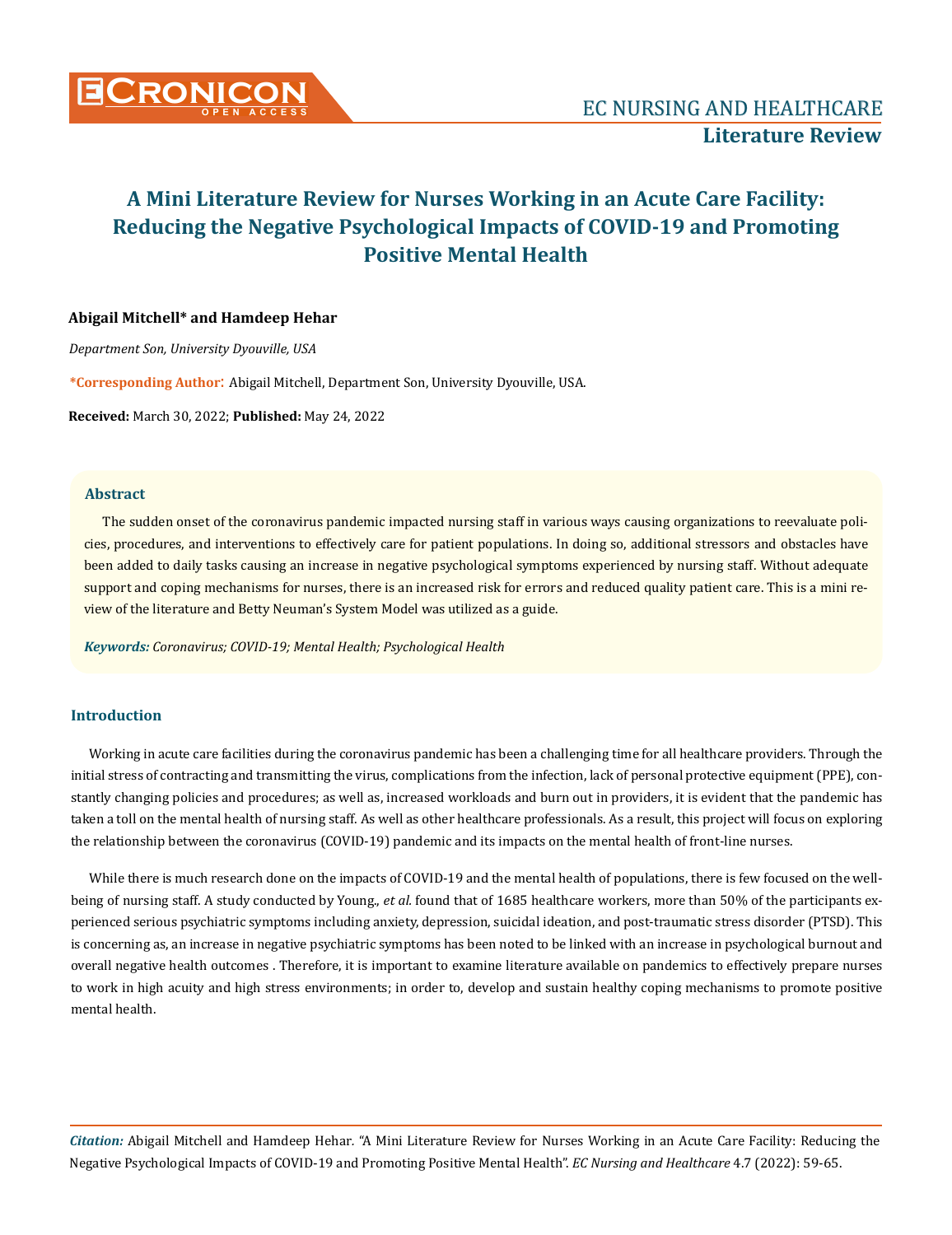#### **Theoretical framework**

The theoretical framework utilized for this mini literature review was Betty Neuman's Systems Model (2011). This open systems model examines the patient's continuous relationship to various environmental stressors which can cause symptomatic reactions; and, the patient's ability to reach system stability with regards to the stress factors present. Neuman's model refers to the patient as a distinctive, dynamic open system with constant exchange of energy with the environment; and, explores the patient's ability to achieve optimal wellness by attaining, maintaining, or retaining the maximal degree of system stability. Neuman's model explores internal lines of resistance which aim to stabilize the patients to their normal wellness level or optimal level of stability in response to environmental stressors [1].

#### **Mini literature review**

A review of nursing and health related literature was conducted to explore the mental health of nursing providers during the COVID-19 pandemic using the following search terms both singularly and in various combinations: coronavirus or COVID-19, mental health, nursing, healthcare workers, stress, anxiety, depression, burnout, trauma, hospital, acute care, support or resources and coping strategies. These terms will be used as they are able to provide a search result focused on examining the impacts of the coronavirus on the mental health of nursing providers working in acute care facilities. Additionally, the search will then be narrowed down to include the United States of America and Canada to obtain results pertaining to North America. The databases searched will include AMED, CINAHL Plus with Full Text, and EBSCO host. As the coronavirus pandemic is a current issue, the search results will be limited to the years 2019-2022. Through conducting a review of literature using the following search terms and modifiers, the most current evidence-based literature was reviewed and summarized for the literature search.

#### **Stress provoking factors in the workplace**

Burnout is the state of mental, physical, and emotional exhaustion caused by long hours, fast decision making, and the anxiety for caring for sick patients who many have poor outcomes.

Burnout has been an important topic prior to the pandemic with many unanswered questions[2], and currently is a hot topic. Shah and colleagues in 2021 conducted a study exploring the psychological symptoms experienced by nurses during a pandemic and provided recommendations to promote positive psychological wellbeing. The study found various contributors to psychological distress among providers including, lack of access to PPE, fear of contracting and transmitting the virus, lack of access to testing, uncertainty for available supports for those infected, lack of access to child care supports, inability to work from home, lack of access to timely and consistent information, and feelings of lonesomeness and frustration [3]. Iheduru-Anderson conducted a phenomenological study exploring the lived experiences of nurses working with limited access to PPE during the pandemic and found, participants reported their emotions to be like a roller coaster ranging from feeling scared, isolated, betrayed and overwhelmed to helplessness and denial.

Arnetz and colleagues also conducted a cross-sectional survey in 2020 where it was found that nursing staff lacking access to adequate PPE reported increased rates of depression, anxiety, and post-traumatic stress disorder while working during the COVID-19 pandemic. Other sources of psychological distress included maintaining social distancing rules, uncertainty regarding the COVID-19 status of coworkers, lack of consistent guidelines regarding treatment for COVID-19, lack of consistent discharge instructions for COVID-19 positive patients, and insomnia or disturbed sleep patterns [4]. Additionally, studies found that nurses are at a greater risk for additional symptoms including burnout, emotional exhaustion, PTSD, depersonalization, and work impairment during a crisis [5]. This highlights the importance of organizations and providers to be able to recognize signs and stressors of psychological distress, provide staff with supports and resources; as well as, support early interventions.

*Citation:* Abigail Mitchell and Hamdeep Hehar*.* "A Mini Literature Review for Nurses Working in an Acute Care Facility: Reducing the Negative Psychological Impacts of COVID-19 and Promoting Positive Mental Health". *EC Nursing and Healthcare* 4.7 (2022): 59-65.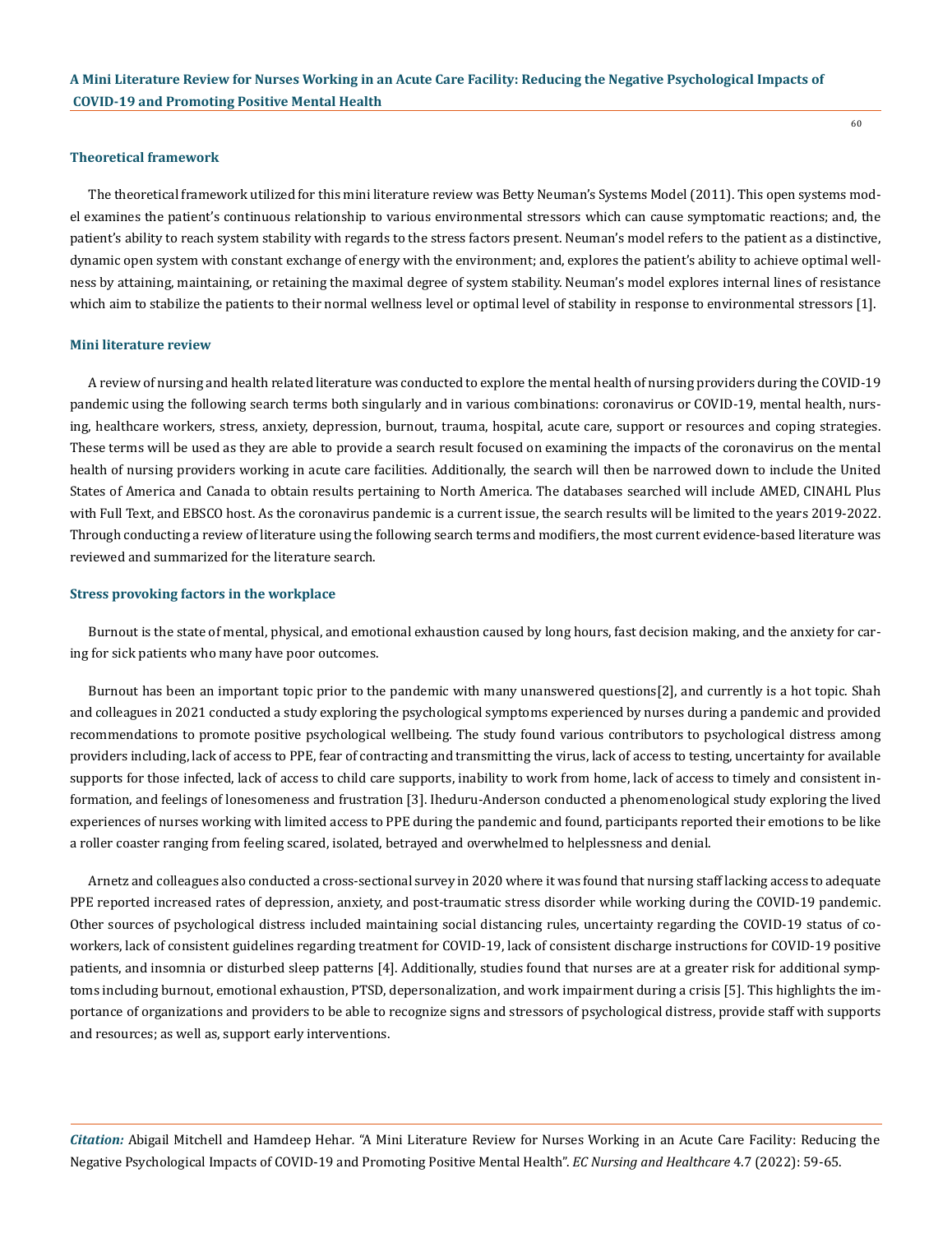#### **Adverse effects of the pandemic on the psychological health of nurses**

Current literature indicates that stress, anxiety, and burnout among nurses remains highly prevalent in organizations today. Burnout is associated with negative feelings of hopelessness and inefficiency in the workplace which results in decreased physical and mental wellbeing [6]. Additionally, burnout has been associated with increased rates of anxiety, depression, substance use disorders, and suicidality among providers [7]. This is concerning as it can impact patient safety, communication and interactions with colleagues; and, ultimately decreased quality of patient care. Moreover, in a study examining emotional distress among nurses working in an intensive care unit during the pandemic, many nurse-specific traumas were described [8]. This included themes related to insufficient resources, workplace violence, trauma from disasters (e.g. rationing equipment), secondary traumas (e.g. tremendous grief and loss), system induced traumas (e.g. isolated ventilated patients), second-victim traumas (e.g. medical errors), and historical trauma [8]. Therefore, it is important for individuals and organizations to recognize signs of mental distress in nurses to provide staff with opportunities to promote their mental health and wellbeing, which will result in better patient outcomes.

In a mixed methods study conducted by LoGiudice and Batros it was found that nurses working during the coronavirus pandemic demonstrated medium resilience scores on the brief resilience coping scale. Nurses demonstrating high resiliency were associated with themes of being proud of one's profession and working during a pandemic; however, scored low due to the stress and fear for contracting or transmitting the virus, constantly changing policies, and lack of research present on how to adequately care for positive COVID-19 patients [9]. Moreover, in a qualitative study exploring the experiences of critical care nurses working during the pandemic, it was found that nurses are at increased risk of experiencing negative psychological and physical effects. This includes, anxiety, depression, fear, sleep disturbances, isolation, exhaustion, shortness of breath, and migraines [10]. By understanding the lived experiences of nurses, organizations and providers are able to gain a better understanding of obstacles and points of concern; and, work towards ensuring safeguards are implemented to protect the wellbeing of nurses [9].

#### **Interventions to promote psychological wellbeing**

In a study conducted by Cho, Sagherian and Steege it was found that of 360 participants only 3% reported access to mental health resources provided by their organization. This is concerning as, nurses are at a greater risk for developing negative coping mechanisms and adverse psychological health symptoms due to the short and long-term psychological effects of the COVID-19 pandemic [11]. The psychological wellbeing of nurses should be considered by organizations and administrators in order to support and maintain the mental health and wellbeing of providers during the pandemic. Lesley [12] explored measures such as administrators adequately preparing nurses for the moral dilemmas they may encounter while working in a pandemic, providing safe spaces allowing for discussion about social and emotional challenges one may face when caring for patients, and encouraging staff to participate in discussion of their feelings which can all help alleviate anxiety and stress while working during the pandemic. Additionally, Brophy, Keith [13] found that there is need for an increase in staffing levels in acute care facilities to not only improve healthcare for communities but also relieve stress experienced by nursing providers related to challenging workloads. This study also reported a need for change in workplace culture which encourages and supports the nursing staff's concerns, increased management support and involvement to help reduce mental distress; and, indicates a strong need for psychiatric supports for providers to mitigate the negative effects on one's mental health [13].

Furthermore, by ensuring a culture of collaborative practice, encouraging communication, accountability and shared decision-making, organizations will be able to foster healthy working environments and support the wellbeing of their staff [14]. The need to support nurses psychological and physical wellbeing was further explored by Robinson and Stinson as they conducted semi-structured interviews with nurses working in acute care hospitals in the United States of America. They reported the need for psychiatric supports for providers around the world working during the pandemic as, nurses require mental and physical stability if they are to care for the health of others;

*Citation:* Abigail Mitchell and Hamdeep Hehar*.* "A Mini Literature Review for Nurses Working in an Acute Care Facility: Reducing the Negative Psychological Impacts of COVID-19 and Promoting Positive Mental Health". *EC Nursing and Healthcare* 4.7 (2022): 59-65.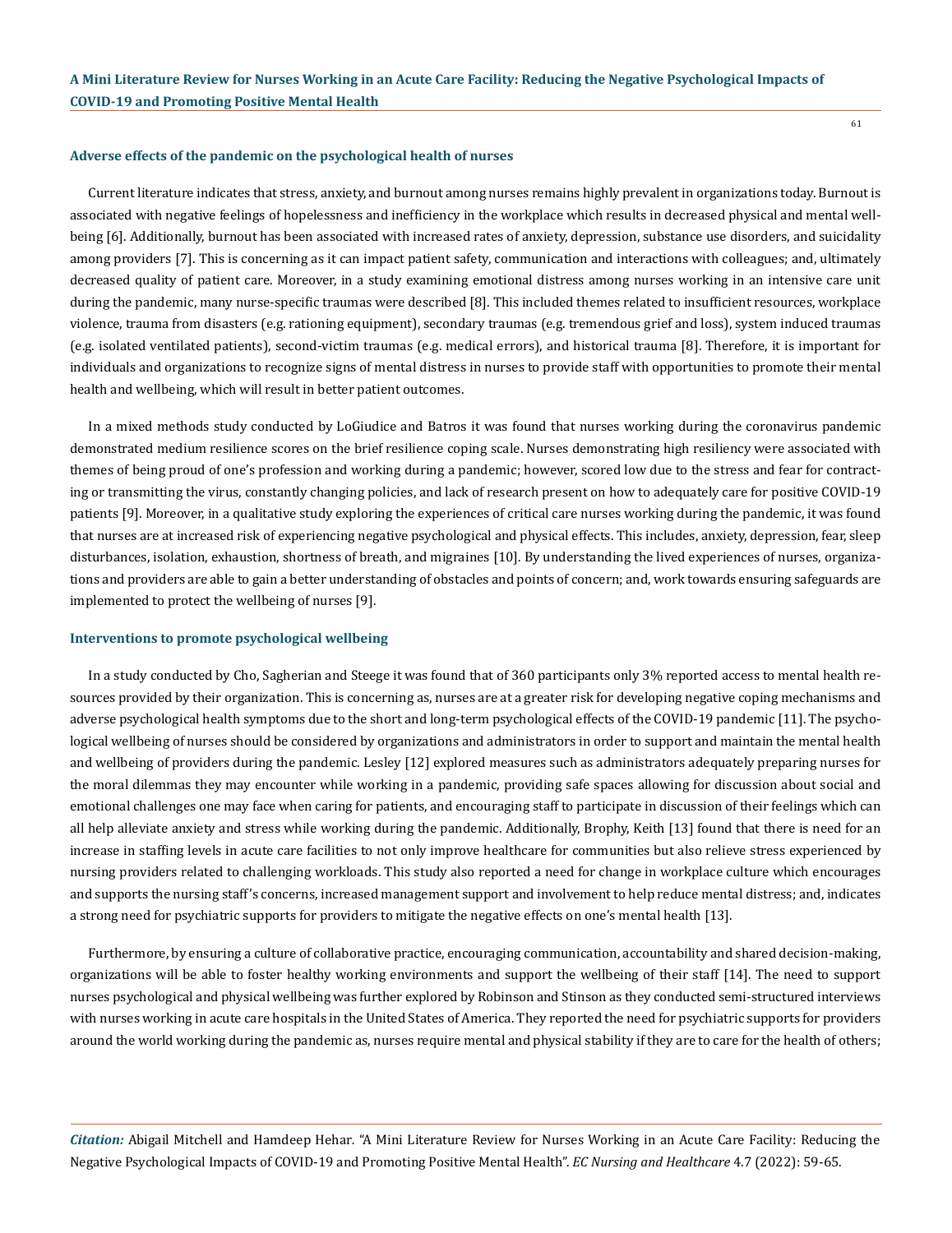including, time off of work, rest, and accessibility to resources for counselling [15]. In another study conducted by Richardson and colleagues in 2020, researchers explored the use of asynchronous virtual mental health resources in Canada among a group of participants experiencing adverse psychiatric symptoms due to the coronavirus pandemic. They reported a positive response to their program in supporting the mental health of individual's impacted by the COVID-19 pandemic, by coping with stressors and reducing negative mental health symptoms [16]. Overall, the literature indicates the need for organizations and providers to improve the overall well-being and job satisfaction for nursing staff as it is essential for nursing providers own self-care; and, in return better patient outcomes [17].

## **Discussion**

Findings from the literature review revealed that a lack of knowledge exists surrounding supports and interventions available for nurses to strengthen resilience and promote psychological well-being. In a study conducted in 2021 by Crowe and colleagues, nurses providing patient care during the coronavirus pandemic reported, "clinical concern for (23%), probable (13%) and significant (38%) symptoms of post-traumatic stress disorder, as well as mild to severe depression (57%), anxiety (67%) and stress (54%)" (p.1). This is important as a considerable amount of nursing providers experienced psychological symptoms while working during the pandemic; and, highlights the insufficiency of self-care methods and resources available to providers. Additionally, studies found that nursing staff with an inadequate social support system were associated with an increased risk for major depression, post-traumatic stress disorder, generalized anxiety disorder, and alcohol use disorder while working during the COVID-19 pandemic [18].

Concerns regarding the rapid transmission of the coronavirus, shortages of personal protective equipment, and fear for one's personal safety and that of their family have been noted as major themes in various literature; thus, adding to the negative psychiatric symptoms experienced by nurses [19]. Psychological symptoms experienced by healthcare providers working during the COVID-19 pandemic are presented in table 1. Therefore, nurses experience greater levels of stress and psychiatric symptoms which ultimately negatively impacts the delivery of quality patient care.

| <b>Study</b>          | Young., <i>et al.</i> [23] | <b>Crowe., et al.</b> [19] | Arnetz, et al. [24] | Shechter., et al. [4]    | Hennein., et al. [18] |
|-----------------------|----------------------------|----------------------------|---------------------|--------------------------|-----------------------|
| Health Care Provider  | 1685                       | 109                        | 695                 | 657                      | 1092                  |
| Count                 |                            |                            |                     |                          |                       |
| Depression            | 46%                        | 57%                        | 59.5%               | 48%                      | 13.9%                 |
| Anxiety               | 64%                        | 67%                        | 54.9%               | 33%                      | 15.6%                 |
| Post-traumatic stress | 14%                        | 38%                        | 29.1%               | $\overline{\phantom{0}}$ | 22.8%                 |
| disorder              |                            |                            |                     |                          |                       |
| Stress                |                            | 54%                        |                     | 57%                      |                       |

*Table 1: Psychological symptoms experienced by healthcare providers working during the COVID-19 pandemic.* 

Moreover, inadequate leadership support, staffing shortages, and feeling unsupported by the health care team were also recognized as healthcare system failures which contributed to the negative mental health symptoms experienced by nursing providers working in acute care facilities [20]. Additionally, lack of reliable communication from authorities and organizations was also identified as a barrier to providing safe and competent patient care; as well as, contributing to nursing provider stress [21]. Communication surrounding changing government and institutional policies, policy implementation, and policy evaluation throughout the pandemic also influenced clinical practice and nursing provider experiences [22]. The constant changing policies and poor communication between decision makers and nursing providers highlights opportunity for improvement in the implementation of policies and enhanced pandemic planning. Furthermore, organizations must implement changes in workplace culture which allow for communication between nursing providers

*Citation:* Abigail Mitchell and Hamdeep Hehar*.* "A Mini Literature Review for Nurses Working in an Acute Care Facility: Reducing the Negative Psychological Impacts of COVID-19 and Promoting Positive Mental Health". *EC Nursing and Healthcare* 4.7 (2022): 59-65.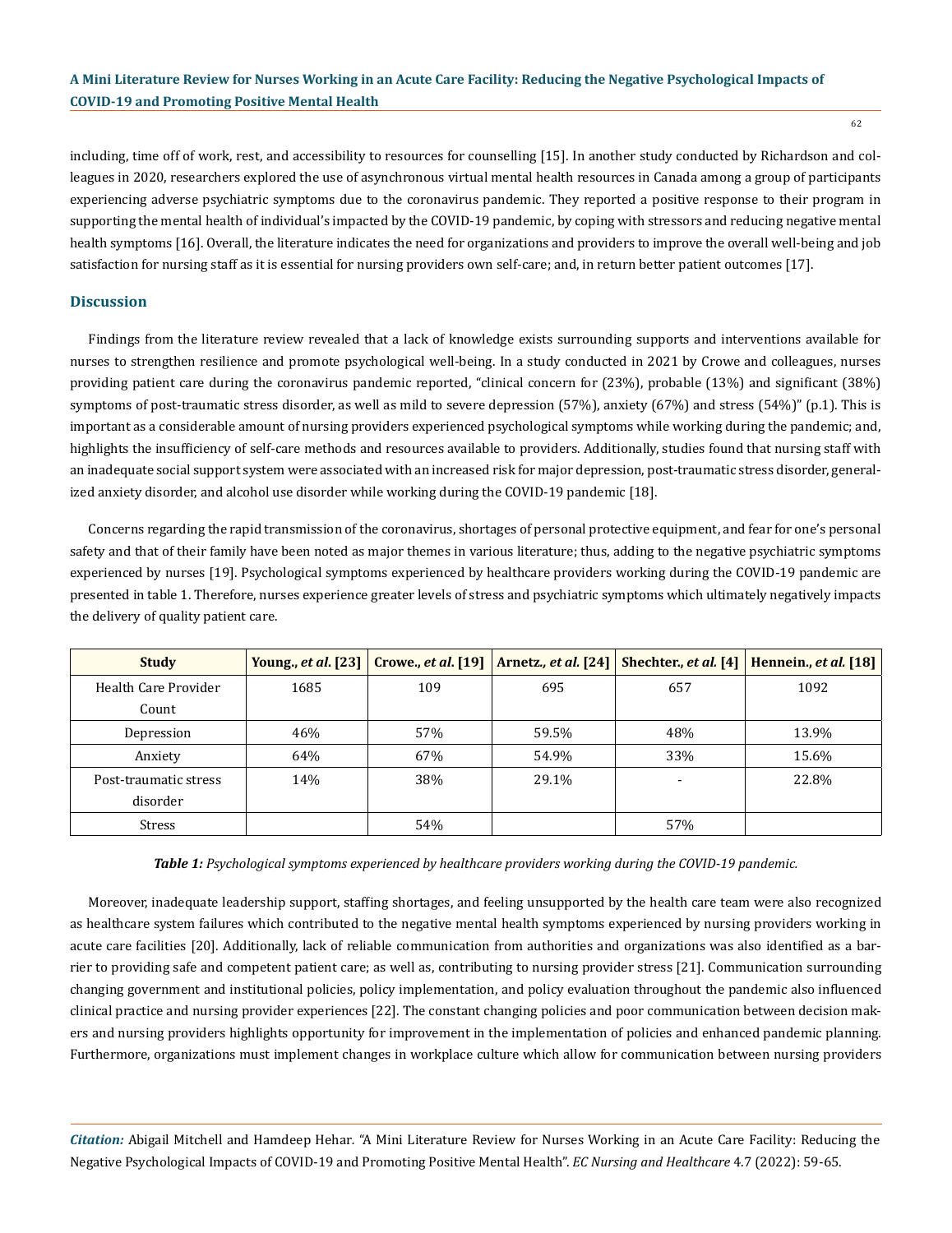and leaders in a safe environment; as well as, support increased management involvement in clinical settings to reduce mental distress and promote a culture of collaborative practice. For this reason, acute care facilities must develop means to support the wellness of their staffs emotional and mental health; and, provide nursing professionals with timely information and appropriate resources to effectively manage their psychological needs to provide safe patient care. In doing so, organizations will support the mental health of nursing providers, promote resiliency, and ultimately improve patient outcomes.

# **Conclusion**

The COVID-19 pandemic has been a challenging period for nursing providers across the globe. Due to its sudden onset, organizations constantly revaluated policies and procedures to accommodate for the unexpected complications and barriers arising in providing effective patient care. As a result of these obstacles, nursing staff experienced an increase in negative psychological symptoms including anxiety, depression, burnout, stress, and PTSD. By conducting this mini literature review, the need for organizations to reevaluate their pandemic planning strategies to account for the mental health and wellbeing of their staff; and, adequately prepare nursing providers for what to expect during a pandemic was highlighted. This also emphasized the need for facilities to increase awareness of the mental health resources available to nursing providers in order to support early intervention. Future projects and research should focus on exploring and examining the long-term impacts of the coronavirus pandemic on the mental health of nursing providers. Additionally, future researchers should collaborate with nursing staff at different facilities to create programs and supports that would be of the utmost benefit to them; as well as, resources which would be applicable and available to all nurses. Therefore, acute care organizations must develop means to support the wellness of nursing providers; as well as, provide nursing professionals with the tools and resources they need to effectively manage their psychological needs both within and outside of the organization.

## **Funding**

None.

## **Competing Interests**

The authors declare that they have no competing interests.

## **Ethical Approval**

Not required.

## **Bibliography**

- 1. [Neuman BM and J Fawcett. "The Neuman systems model. 5 edition \(2011\).](https://journals.sagepub.com/doi/abs/10.1177/0894318412457067)
- 2. [Mitchell A and K Buran. "Are Registered Nurses Working in an Acute Care Environment Facing Burnout during the Covid-19 Pan](https://medwinpublishers.com/JQHE/are-registered-nurses-working-in-an-acute-care-environment-facing-burnout-during-the-covid-19-pandemic.pdf)demic?" *[Journal of Quality in Health Care and Economics](https://medwinpublishers.com/JQHE/are-registered-nurses-working-in-an-acute-care-environment-facing-burnout-during-the-covid-19-pandemic.pdf)* 4.5 (2021).
- 3. Shah M., *et al.* ["Mental Health and COVID-19: The psychological implications of a pandemic for nurses".](https://cjon.ons.org/cjon/25/1/mental-health-and-covid-19-psychological-implications-pandemic-nurses) *Clinical Journal of Oncology Nursing* [25.1 \(2021\): 69-75.](https://cjon.ons.org/cjon/25/1/mental-health-and-covid-19-psychological-implications-pandemic-nurses)
- 4. Shechter A., *et al.* ["Psychological distress, coping behaviors, and preferences for support among New York healthcare workers dur](https://pubmed.ncbi.nlm.nih.gov/32590254/)ing the COVID-19 pandemic". *[General Hospital Psychiatry](https://pubmed.ncbi.nlm.nih.gov/32590254/)* 66 (2020): 1-8.

*Citation:* Abigail Mitchell and Hamdeep Hehar*.* "A Mini Literature Review for Nurses Working in an Acute Care Facility: Reducing the Negative Psychological Impacts of COVID-19 and Promoting Positive Mental Health". *EC Nursing and Healthcare* 4.7 (2022): 59-65.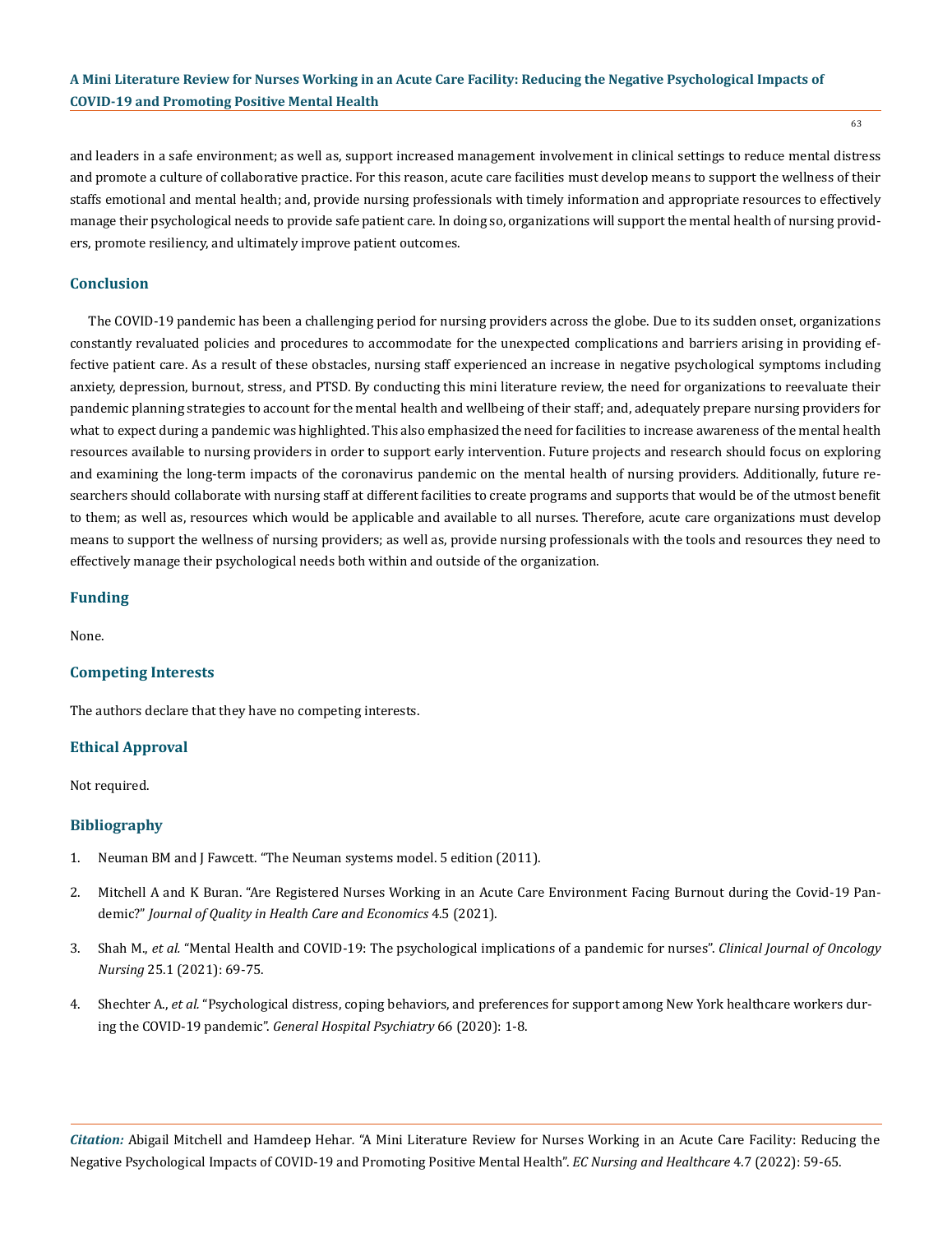- 5. [Tokac U and S Razon. "Nursing professionals' mental well-being and workplace impairment during the COVID-19 crisis: A Network](https://www.medrxiv.org/content/10.1101/2020.11.24.20237750v1.full.pdf)  analysis". *[Journal of Nursing Management](https://www.medrxiv.org/content/10.1101/2020.11.24.20237750v1.full.pdf)* 29.6 (2021): 1653.
- 6. [Howell BAM. "Battling Burnout at the Frontlines of Health Care Amid COVID-19".](https://pubmed.ncbi.nlm.nih.gov/33882576/) *AACN Advanced Critical Care* 32.2 (2021): 195-203.
- 7. [Teall AM and B Mazurek Melnyk. "An Innovative Wellness Partner Program to Support the Health and Well-being of Nurses During the](https://pubmed.ncbi.nlm.nih.gov/33570883/)  [COVID-19 Pandemic: Implementation and Outcomes".](https://pubmed.ncbi.nlm.nih.gov/33570883/) *Nursing Administration Quarterly* 45.2 (2021): 169-174.
- 8. Foli KJ., *et al.* ["Voices from the COVID-19 frontline: Nurses' trauma and coping".](https://onlinelibrary.wiley.com/doi/abs/10.1111/jan.14988) *Journal of Advanced Nursing* 77.9 (2021): 3853-3866.
- 9. [LoGiudice JA and S Bartos. "Experiences of Nurses During the COVID-19 Pandemic: A Mixed-Methods Study".](https://pubmed.ncbi.nlm.nih.gov/33450763/) *AACN Advanced Critical Care* [32.1 \(2021\): 14-26.](https://pubmed.ncbi.nlm.nih.gov/33450763/)
- 10. Gordon JM., *et al.* ["The experiences of critical care nurses caring for patients with COVID-19 during the 2020 pandemic: A qualitative](https://pubmed.ncbi.nlm.nih.gov/33947512/)  study". *Applied Nursing Research* [59 \(2021\): 151418-151418.](https://pubmed.ncbi.nlm.nih.gov/33947512/)
- 11. Cho H., *et al.* ["Hospital Nursing Staff Perceptions of Resources Provided by Their Organizations During the COVID-19 Pandemic".](https://pubmed.ncbi.nlm.nih.gov/33514301/)  *[Workplace Health and Safety](https://pubmed.ncbi.nlm.nih.gov/33514301/)* 69.4 (2021): 174-181.
- 12. [Lesley M. "Psychoanalytic Perspectives on Moral Injury in Nurses on the Frontlines of the COVID-19 Pandemic".](https://pubmed.ncbi.nlm.nih.gov/32951499/) *Journal of the Ameri[can Psychiatric Nurses Association](https://pubmed.ncbi.nlm.nih.gov/32951499/)* 27.1 (2021): 72-76.
- 13. Brophy JT., *et al.* ["Sacrificed: Ontario Healthcare Workers in the Time of COVID-19".](https://journals.sagepub.com/doi/full/10.1177/1048291120974358) *New Solutions: A Journal of Environmental and [Occupational Health Policy](https://journals.sagepub.com/doi/full/10.1177/1048291120974358)* 30.4 (2021): 267-281.
- 14. Monroe C., *et al.* ["The value of intentional self-care practices: The effects of mindfulness on improving job satisfaction, teamwork, and](https://www.sciencedirect.com/science/article/pii/S0883941720305598)  workplace environments". *[Archives of Psychiatric Nursing](https://www.sciencedirect.com/science/article/pii/S0883941720305598)* 35.2 (2021): 189-194.
- 15. [Robinson R and CK Stinson. "The Lived Experiences of Nurses Working During the COVID-19 Pandemic".](https://www.ncbi.nlm.nih.gov/pmc/articles/PMC8030877/) *Dimensions in Critical Care Nursing* [40.3 \(2021\): 156.](https://www.ncbi.nlm.nih.gov/pmc/articles/PMC8030877/)
- 16. Richardson CG., *et al.* ["Use of Asynchronous Virtual Mental Health Resources for COVID-19 Pandemic-Related Stress Among the Gen](https://pubmed.ncbi.nlm.nih.gov/33315583/)[eral Population in Canada: Cross-Sectional Survey Study".](https://pubmed.ncbi.nlm.nih.gov/33315583/) *Journal of Medical Internet Research* 22.12 (2020): e24868.
- 17. Benzo RP., *et al.* ["Compassion, Mindfulness, and the Happiness of Healthcare Workers".](https://pubmed.ncbi.nlm.nih.gov/28420563/) *Explore: The Journal of Science and Healing* [13.3 \(2017\): 201-206.](https://pubmed.ncbi.nlm.nih.gov/28420563/)
- 18. Hennein R., *et al.* ["Socio-ecological predictors of mental health outcomes among healthcare workers during the COVID-19 pandemic](https://pubmed.ncbi.nlm.nih.gov/33544761/)  in the United States". *PLoS ONE* [16.2 \(2021\): pe0246602.](https://pubmed.ncbi.nlm.nih.gov/33544761/)
- 19. Crowe S., *et al.* ["The effect of COVID-19 pandemic on the mental health of Canadian critical care nurses providing patient care during](https://pubmed.ncbi.nlm.nih.gov/33342649/)  [the early phase pandemic: A mixed method study".](https://pubmed.ncbi.nlm.nih.gov/33342649/) *Intensive and Critical Care Nursing* (2021).
- 20. Guttormson JL., *et al.* ["Critical Care Nurses' Experiences During the COVID-19 Pandemic: A US National Survey".](https://pubmed.ncbi.nlm.nih.gov/34704108/) *American Journal of Critical Care* [31.2 \(2022\): 96-103.](https://pubmed.ncbi.nlm.nih.gov/34704108/)
- 21. Billings J., *et al.* ["Experiences of frontline healthcare workers and their views about support during COVID-19 and previous pandem](https://pubmed.ncbi.nlm.nih.gov/34488733/)[ics: a systematic review and qualitative meta-synthesis".](https://pubmed.ncbi.nlm.nih.gov/34488733/) *BMC Health Services Research* 21.1 (2021): 1-17.

*Citation:* Abigail Mitchell and Hamdeep Hehar*.* "A Mini Literature Review for Nurses Working in an Acute Care Facility: Reducing the Negative Psychological Impacts of COVID-19 and Promoting Positive Mental Health". *EC Nursing and Healthcare* 4.7 (2022): 59-65.